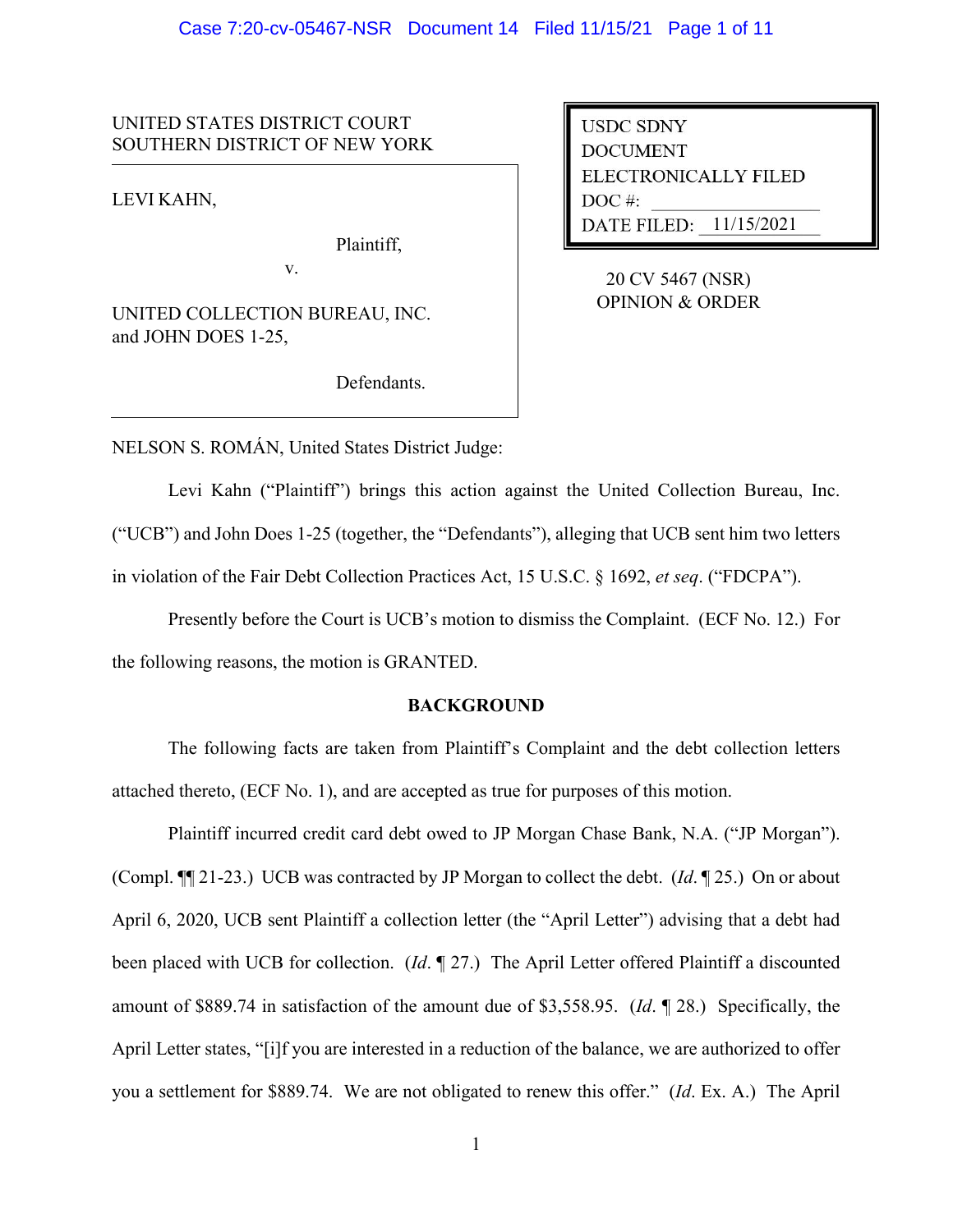#### Case 7:20-cv-05467-NSR Document 14 Filed 11/15/21 Page 2 of 11

Letter does not contain a date for payment but provides a phone number for UCB's office and a reference number for Plaintiff's matter. (*Id*. ¶ 29; Ex. A.)

On or about May 4, 2020, UCB sent Plaintiff a second collection letter (the "May Letter"). (*Id.*  $\P$  33-34.) The May Letter provides three settlement offers, including the offer to settle the debt for a payment of \$889.74. (*Id*. Ex. B.) Each offer includes the language "[w]e are not obligated to renew this offer," and includes due dates for the payments. (*Id*.)

Plaintiff filed the instant action on July 16, 2020 alleging violations of the FDCPA. (*See id*.) On January 4, 2021, UCB filed a motion to dismiss the complaint (ECF No. 12), and Plaintiff filed a brief in opposition, (ECF No. 13.)

## **LEGAL STANDARD**

Under Federal Rule of Civil Procedure 12(b)(6), dismissal is proper unless the complaint "contain[s] sufficient factual matter, accepted as true, to 'state a claim to relief that is plausible on its face.'" *Ashcroft v. Iqbal*, 556 U.S. 662, 678 (2009) (quoting *Bell Atl. Corp. v. Twombly*, 550 U.S. 544, 570 (2007)). When there are well-pled factual allegations in the complaint, "a court should assume their veracity and then determine whether they plausibly give rise to an entitlement to relief." *Id*. at 679.

While the Court must take all material factual allegations as true and draw reasonable inferences in the non-moving party's favor, the Court is "not bound to accept as true a legal conclusion couched as a factual allegation," or to credit "mere conclusory statements" or "[t]hreadbare recitals of the elements of a cause of action." *Iqbal*, 556 U.S. at 662, 678 (quoting *Twombly*, 550 U.S. at 555). The critical inquiry is whether the plaintiff has pled sufficient facts to nudge the claims "across the line from conceivable to plausible." *Twombly*, 550 U.S. at 570. A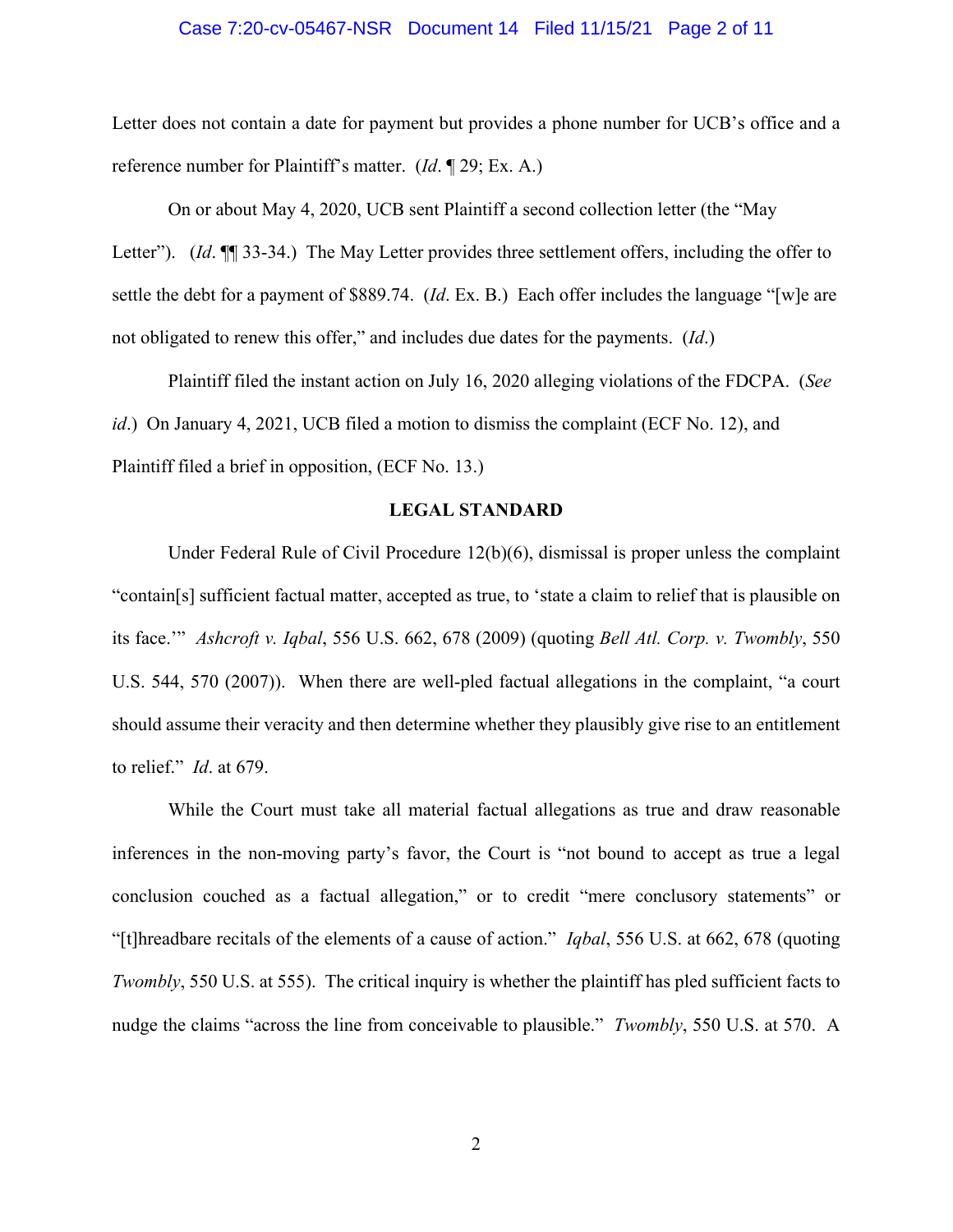#### Case 7:20-cv-05467-NSR Document 14 Filed 11/15/21 Page 3 of 11

motion to dismiss will be denied where the allegations "allow[] the court to draw the reasonable inference that the defendant is liable for the misconduct alleged." *Iqbal*, 556 U.S. at 678.

#### **DISCUSSION**

In his Complaint, Plaintiff alleges that UCB violated sections 1692e, 1692f, and 1692g of the FDCPA. The purpose of the FDCPA is to "eliminate abusive debt collection practices by debt collectors, to insure that those debt collectors who refrain from using abusive debt collection practices are not competitively disadvantaged, and to promote consistent State action to protect consumers against debt collection abuses." 15 U.S.C. § 1692(e). To achieve this, the FDCPA imposes, "among other things, certain notice and timing requirements on efforts by 'debt collectors' to recover outstanding obligations." *Goldstein v. Hutton, Ingram, Yuzek, Gainen, Carroll & Bertolotti*, 374 F.3d 56, 58 (2d Cir. 2004). Pursuant to Section 1692k of the FDCPA, "any debt collector who fails to comply with any provision of [the FDCPA] with respect to any person is liable to such person . . . ." 15 U.S.C. § 1692k.

To state a claim under the FDCPA, a plaintiff must demonstrate that: (1) the plaintiff is a person who was the object of efforts to collect a consumer debt; (2) the defendant is a debt collector as defined in the statute; and (3) the defendant has engaged in an act or omission in violation of the FDCPA. *Cohen v. Ditech Fin. LLC*, 15-CV-6828, 2017 WL 1134723, at \*3 (E.D.N.Y. Mar. 24, 2017). In evaluating potential violations of the FDCPA, courts must apply an objective standard based on whether the "least sophisticated consumer" would be deceived by the collection practice. *Clomon v. Jackson*, 988 F.2d 1314, 1318 (2d Cir. 1993). The basic purpose of the "least sophisticated consumer" standard is to "protect<sup>[]</sup> all consumers, the gullible as well as the shrewd." *Id*.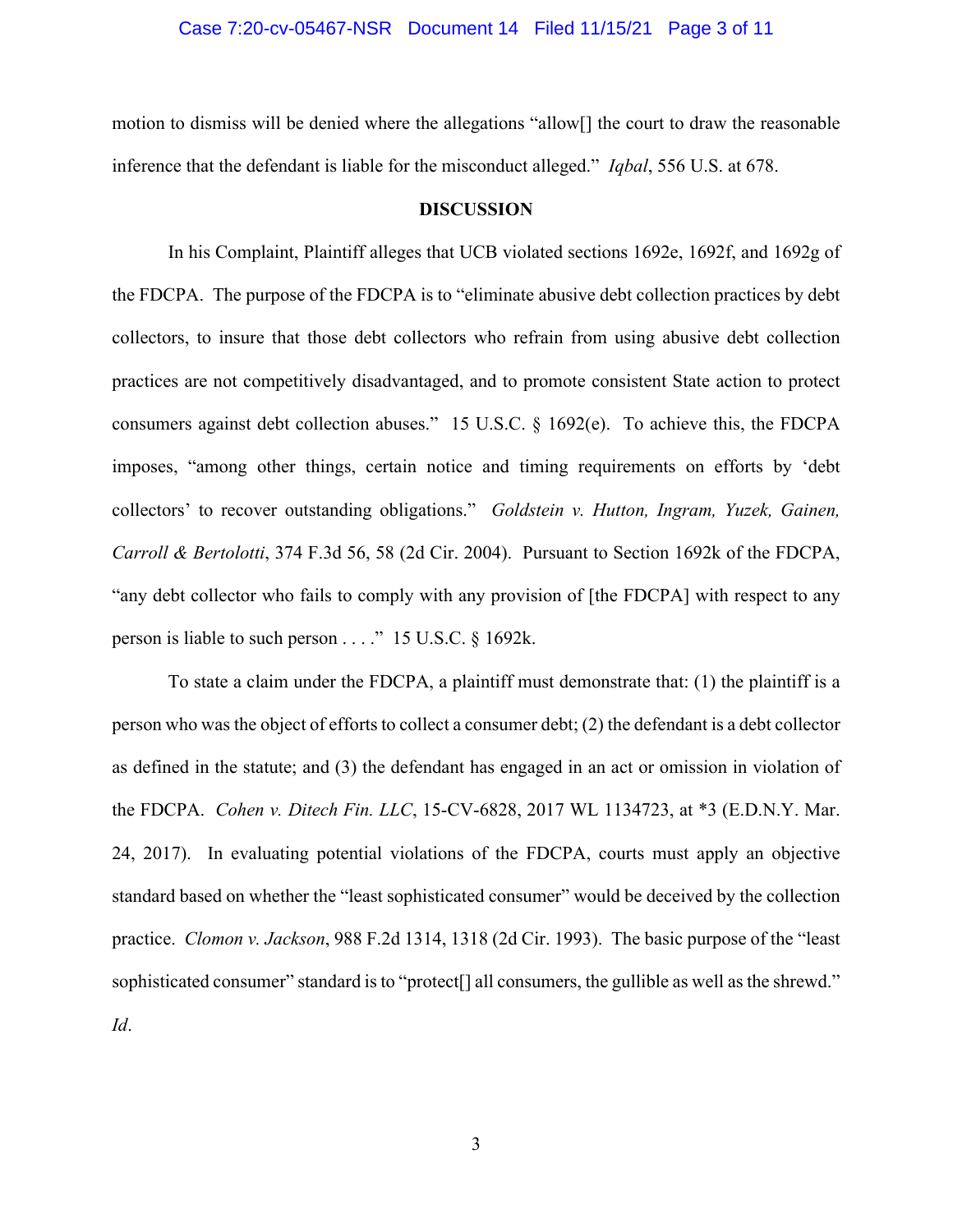### Case 7:20-cv-05467-NSR Document 14 Filed 11/15/21 Page 4 of 11

UCB contends that Plaintiff fails to plausibly allege the final element as (i) the letters comply with Sections 1692e and 1692f of the FDCPA, and (ii) the settlement offers within the letters did not overshadow the required validation notice under Section 1692g. (Defendant's Memorandum of Law in Support of Motion to Dismiss Pursuant to Fed. R. Civ. P. 12(b)(6) ("UCB's Mem.") ECF No. 12 at 4-8.) The Court will address each of Plaintiff's causes of action separately below.

#### **I. Section 1692e**

Section 1692e, entitled "[f]alse or misleading representations," prohibits a debt collector from the use of any "false, deceptive, or misleading representation or means in connection with the collection of any debt." 115 U.S.C. § 1692e. Section 1692e specifies certain categories of conduct that are prohibited, including "[a]ny false representation concerning the character, amount, or legal status of any debt," and "[t]he use of any false representation or deceptive means to collect or attempt to collect any debt or to obtain information concerning a consumer." *Id*. §  $1692e(2)$ (A); (10). Applying the "least sophisticated consumer" standard, a collection notice can be deceptive if it is "open to more than one reasonable interpretation, at least one of which is inaccurate." *Easterling v. Collecto, Inc*., 692 F.3d 229, 233 (2d Cir. 2012) (quoting *Clomon*, 988 F.2d at 1319). "[N]ot every technically false representation by a debt collector amounts to a violation of the FDCPA." *Cohen v. Rosicki, Rosicki & Assocs., P.C*., 897 F.3d 75, 85 (2d Cir. 2018). For the alleged false representation to violate the FDCPA, the statement must be material such that it would "frustrate a consumer's ability to intelligently choose his or her response." *Id.* at 87 (citing *Donohue v. Quick Collect, Inc*., 592 F.3d 1027, 1034 (9th Cir. 2010)).

Here, Plaintiff is alleging that UCB's April Letter violated Section 1692e(2)(A) and (10) by "impl[ing] that the settlement offer is a one-time offer and no further offers will be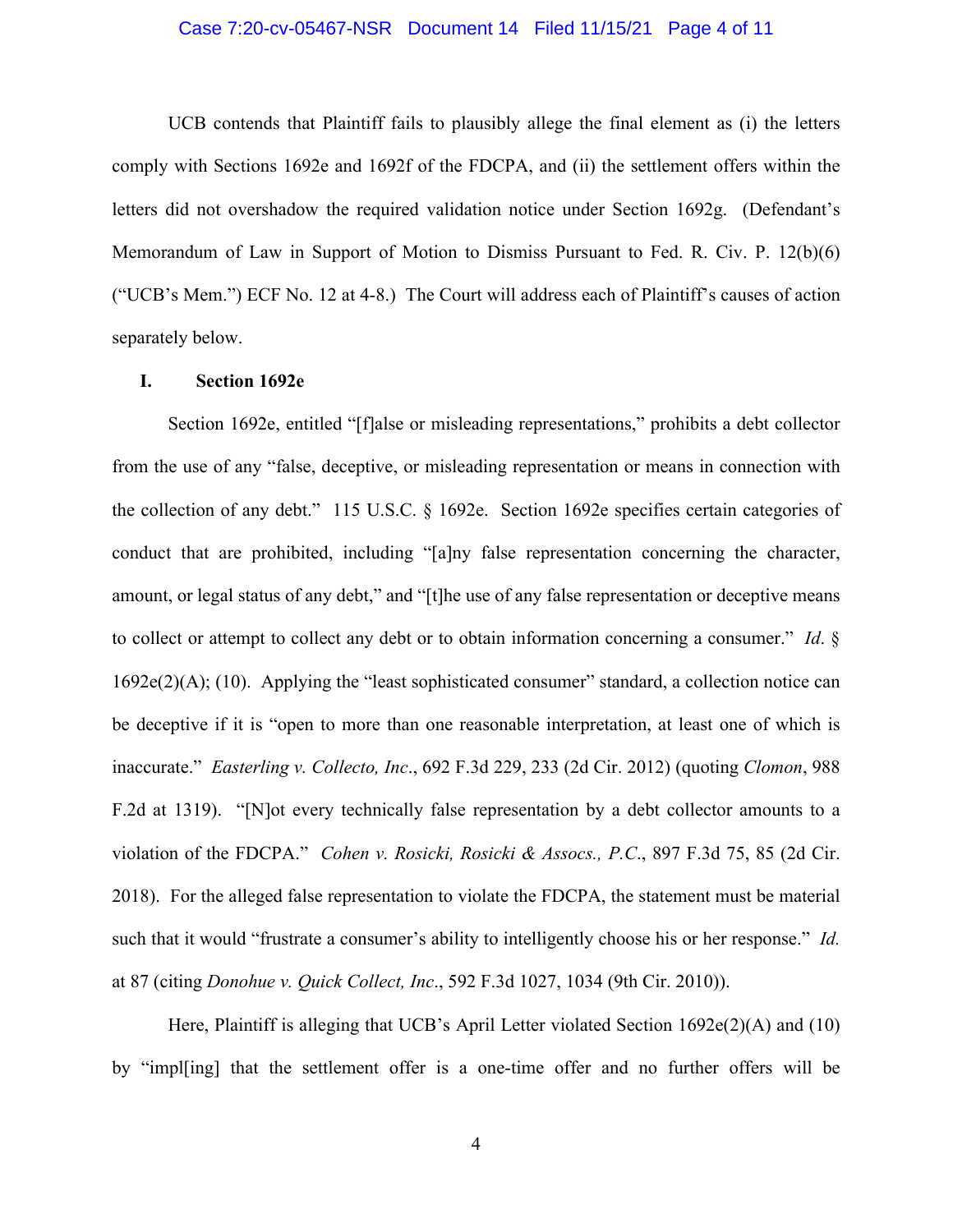### Case 7:20-cv-05467-NSR Document 14 Filed 11/15/21 Page 5 of 11

forthcoming." (Plaintiff's Memorandum of Law in Support of its Opposition to Defendant United Collections Bureau, Inc.'s Motion to Dismiss Under Fed. R. Civ. P. 12(b)(6) ("Pl.'s Opp.") ECF No.13 at 5.) UCB alleges that its letters comply with Section 1692e as courts "have created [a] safe harbor which immunizes debt collectors from liability when attempting to settle debts for less than the amount owed." (UCB Mem. at 4.) UCB is referring to the Seventh Circuit in *Evory v. RJM Acquisitions Funding L.L.C..*, where the court held the language "[w]e are not obligated to renew this offer" satisfied the least sophisticated consumer standard. 505 F.3d 769, 776 (7th Cir. 2007). The court held "[t]he word 'obligated' is strong and even the unsophisticated consumer will realize that there is a renewal possibility but that it is not assured." *Id*. UCB states that a court within the Second Circuit has also accepted this safe harbor, directing the Court to *Saraci v. Capital Mgmt. Servs., L.P*., 1:18-CV-05149 (AMD) (RER), 2019 WL 4602827 \*3 (E.D.N.Y. Sept. 23, 2019). (UCB Mem. at 4-5.) In *Saraci*, the Eastern District relied on *Evory* and rejected a challenge to the statement that the debt collector was "not obligated to renew th[e] offer." *Id*. at \*2. The court held this language satisfies the least sophisticated consumer standard as "the import of the letter is that the defendant could renew the offer, but was not obligated to do so." *Id*.

Plaintiff alleges that the *Evory* safe harbor provision has been rejected in another jurisdiction. (Pl.'s Opp. at 9-10.) Specifically, in *Al v. Van Ru Credit Corp*., No. 17-CV-1738- JPS, 2018 WL 1972486, at \*2–4 (E.D. Wis. Apr. 26, 2018), the court denied a motion to dismiss where a letter sent by the defendant urged the plaintiff to act "promptly" and included the *Evory* safe harbor language. The plaintiff argued the language violated the FDCPA by misleading the consumer into believing the defendant intended to withdraw the offer, and the *Evory* language added more pressure on the consumer. *Id*. at \*3. However, while the court did find for the plaintiff, it did so because "[h]ow the safe-harbor language would affect an unsophisticated consumer is a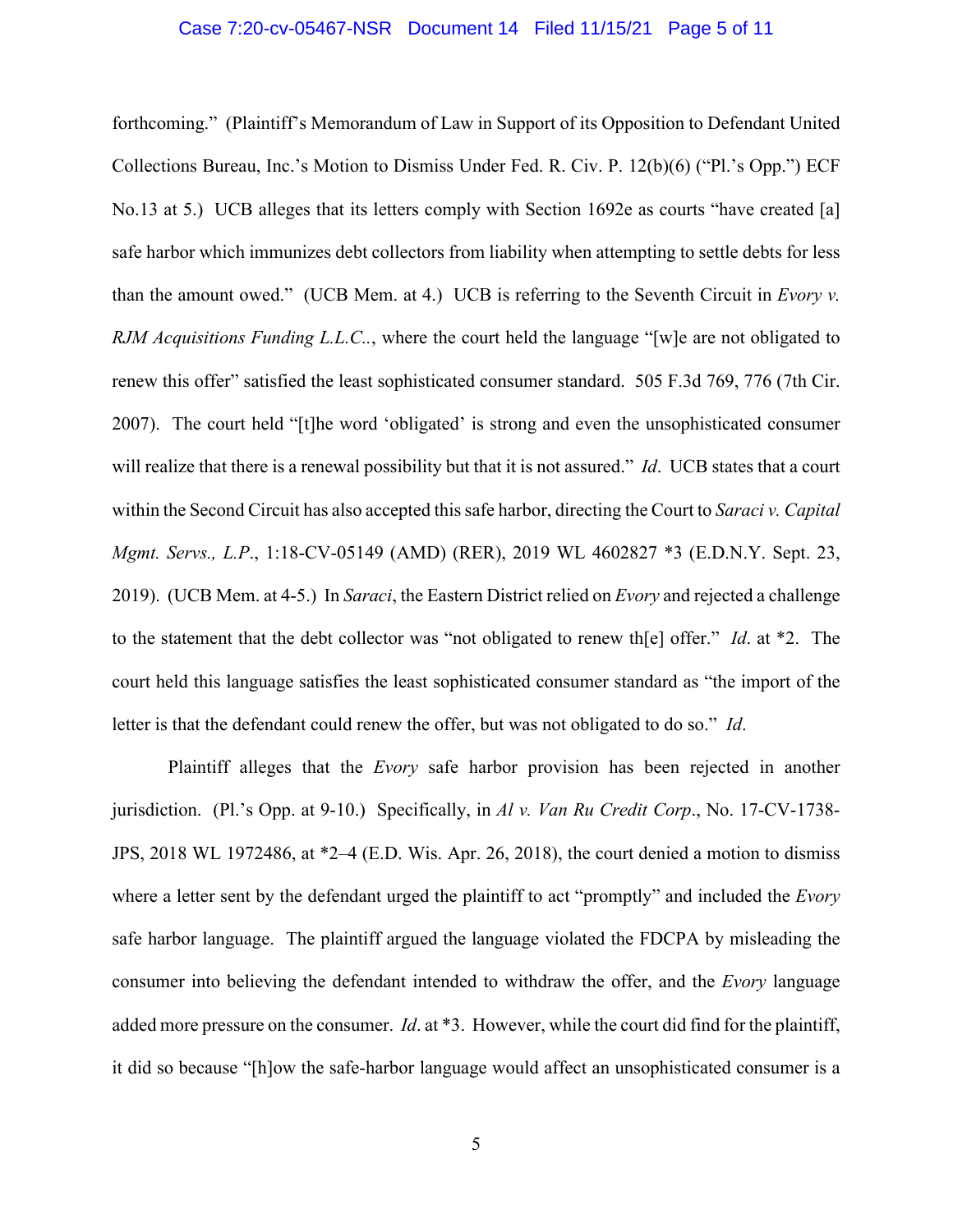### Case 7:20-cv-05467-NSR Document 14 Filed 11/15/21 Page 6 of 11

fact-specific question not amenable to resolution on a motion to dismiss," not because it believed her argument was correct. *Id*. at \*4.

Plaintiff next avers that the lack of any clear deadline in the settlement offer puts added pressure on the consumer to accept the settlement in the short term. (Pl.'s Opp. at 10.) However, courts have previously held the opposite. *See, e.g*., *Rozario v. Admin Recovery, LLC*, No. 20- 801(FLW), 2020 WL 4188131, at \*4 (D.N.J. July 21, 2020) ("[T]here is no demand period because the letter sent by Defendants contains no deadline coercing Plaintiff into making a hasty decision . . . without any other coercive language, the phrase '[w]e are not obligated to renew this offer' does not, by itself, create any sense of urgency."). Here, the April Letter contains no language that could be seen as prompting the consumer to accept the settlement quickly before it disappears, and the lack of a specific deadline does not change this.

Plaintiff also avers that UCB's reliance on the court's reasoning in *Saraci* is misplaced because (1) *Evory* is not binding precedent, (2) it failed to address the FDCPA's goals of ameliorating deception, and (3) it failed to observe the least sophisticated consumer standard. (Pl.'s Opp. at 11-13.) This Court disagrees.

First, while it is not binding, the *Evory* safe harbor language has been accepted by additional courts within this District. *See Gordon v. Admin Recovery, LLC*, 20 CV 10017 (VB), 2021 WL 4864606, at \*3 (S.D.N.Y. Oct. 18, 2021) ("the Court agrees with the finding in *Evory* that such language is not deceptive and 'even the unsophisticated investor will realize that there is a renewal possibility but that it is not assured'"); *Skvarla v. MRS BPO, LLC*, 21 Civ. 55, 2021 WL 2941118, at \*3 (S.D.N.Y. July 12, 2021) ("The Court finds that the safe harbor language does not mislead the 'least sophisticated consumer' by creating a false sense of urgency regarding the offers."); *Dillard v. FBCS, Inc*., 19-CV-968(KAM)(RER), 2020 WL 4937808, at \*5 (E.D.N.Y.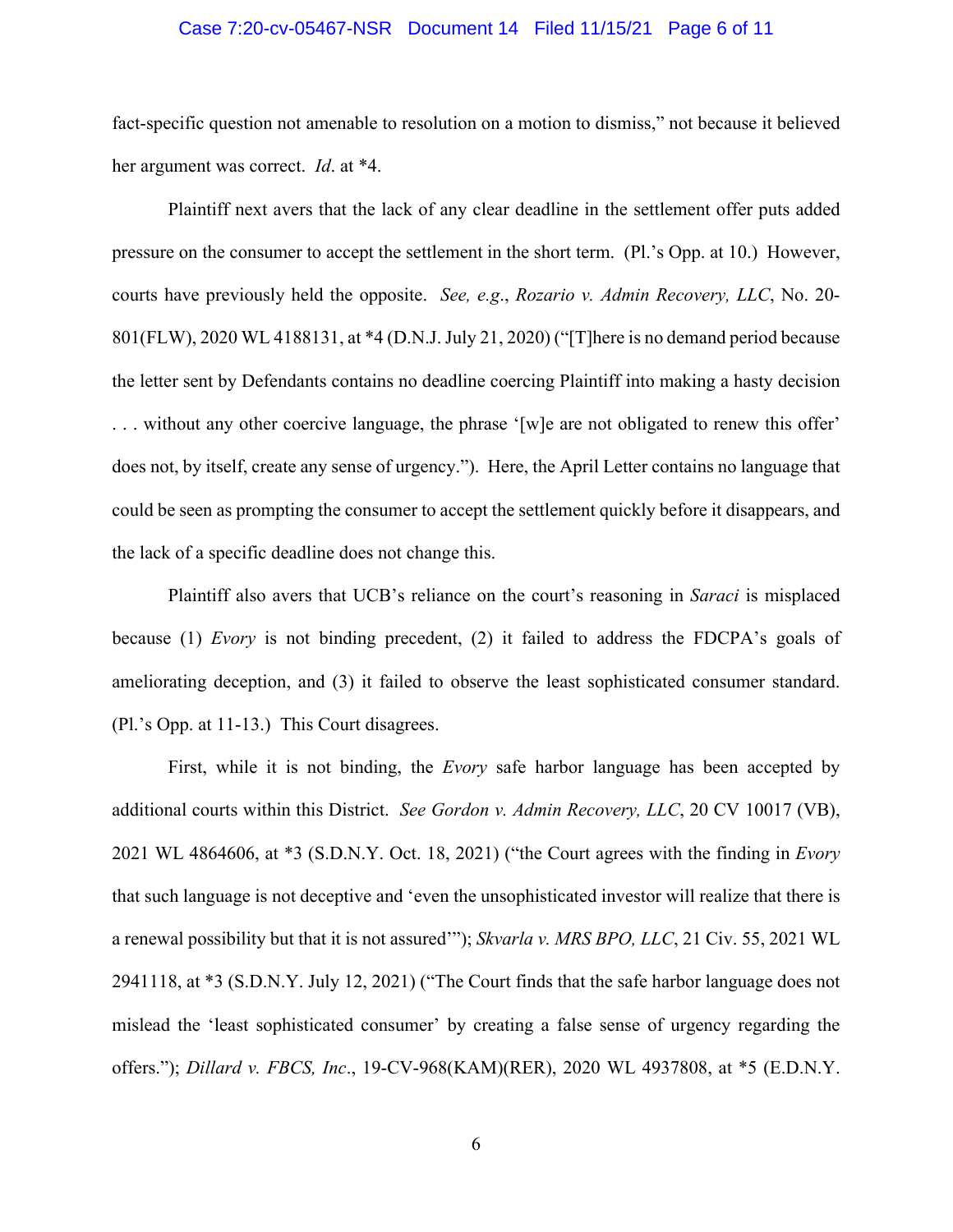#### Case 7:20-cv-05467-NSR Document 14 Filed 11/15/21 Page 7 of 11

Aug. 24, 2020) ("Defendant's decision to provide reasonable, court-approved safe-harbor language about the offer is not the type of conduct the FDCPA was designed to stop.").

Most comparable to this matter is *Gordon*, which involved a debt collection letter that offered a settlement of the debt if the plaintiff paid half of the amount owed. 2021 WL 4864606, at \*1. The letter stated (i) to accept the offer the consumer was to remit payment upon receipt of the letter; (ii) if the plaintiff wanted additional time to respond to the offer, she should contact the defendant; and (iii) the *Evory* safe-harbor language. *Id*. The plaintiff argued the *Evory* language, taken together with the other language in the letter, was deceptive and misleading. *Id*. The Court held that the letter was not misleading to the least sophisticated consumer as the language in the letter did not provide an immediate deadline, nor did it suggest no further offers would be made or create a false impression that the offer must be accepted immediately. *Id*. at \*3. The plaintiff also argued the court should follow the Eastern District of Wisconsin's reasoning in *Al*. *Id*. at \*4. However, the court found the reasoning in *Saraci* more persuasive than the one in *Al*. The court first noted that the reasoning in *Al* was not binding. It also noted that *Al* was "not instructive" because it focused on the ambiguity created by the explicit deadline averring that the offer would expire if not paid "promptly." Similarly, here, the April Letter included the *Evory* safe-harbor language and neither contained an immediate deadline, nor suggested that no further offers would be made. Our precedent shows that this is valid under the FDCPA.

Second, the *Saraci* Court did address the purpose of the FDCPA in its opinion. The court discussed how the purpose of the statute is to curb abusive debt practices, and ultimately held the letters at issue were neither deceptive nor misleading. 2019 WL 4602827, at \*2–3. While the court also discussed additional reasons for its holding, including the fact that debt collectors would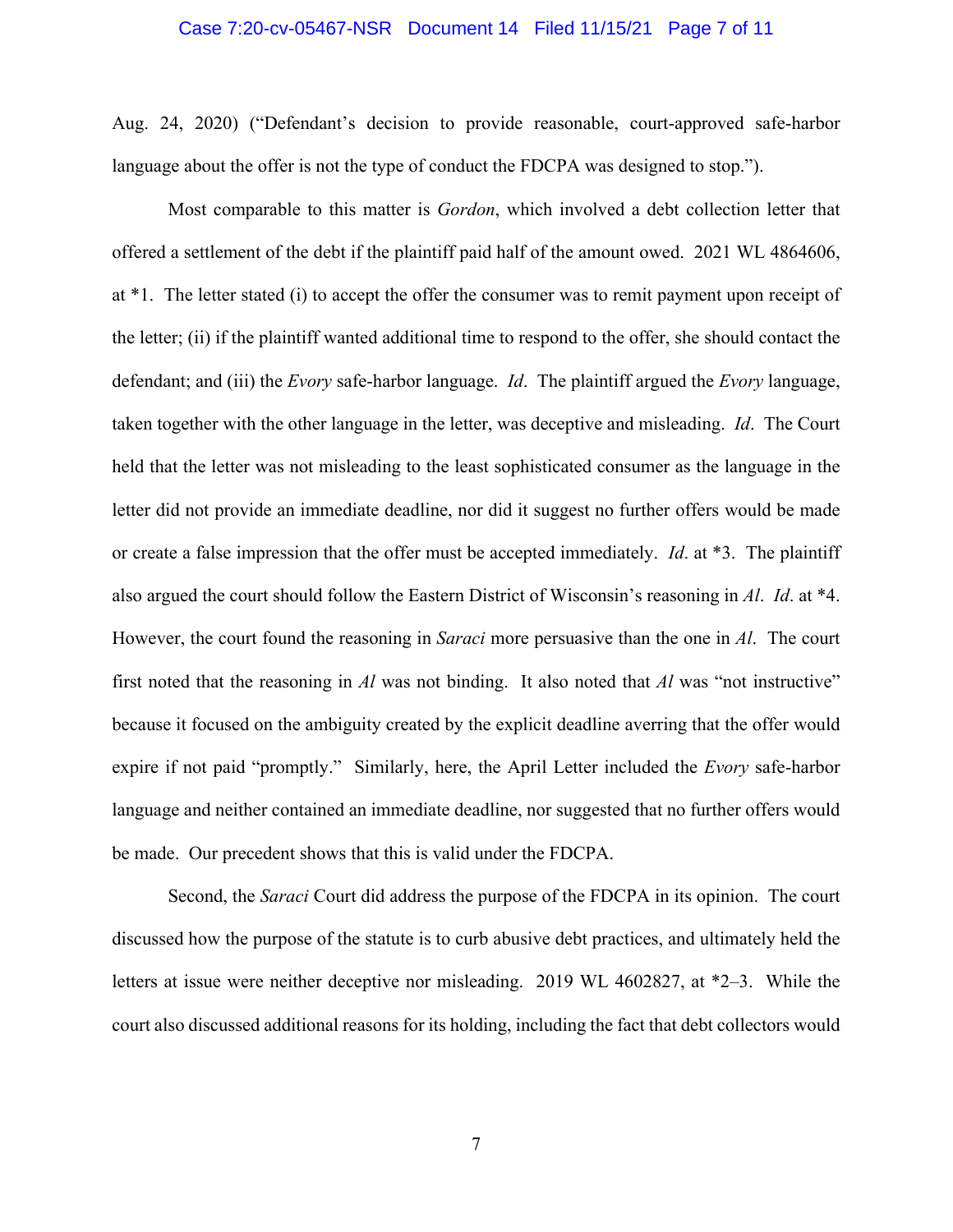### Case 7:20-cv-05467-NSR Document 14 Filed 11/15/21 Page 8 of 11

be deterred from offering settlements if the court were to label this practice as deceptive, *id*. at \*3, that does not mean the court failed to address the goal of ameliorating deception.

Lastly, Plaintiff alleges that by considering the plaintiff's own experience, the *Saraci* Court failed to use the least sophisticated consumer standard. (Pl.'s Opp. at 12-13.) In contrast to Plaintiff's assertions, the *Saraci* Court held that the letters were neither deceptive nor misleading under the least sophisticated consumer standard based on the text of the letter. 2019 WL 4602827, at \*2–3. The court bolstered its conclusion by stating the second letter the plaintiff received clearly showed that the debt collector was not making a one-time proposition. *Id*. at \*3. This is clearly different from the situations Plaintiff posits support his argument, as "[t]he district court . . . placed considerable – if not dispositive – weight on the facts and circumstances surrounding [plaintiff's] background" in these situations. *Easterling*, 692 F.3d at 234.

As the Court fails to find Plaintiff's arguments to be persuasive, the Court finds that UCB's letters are not deceptive or misleading under Section 1692e. Therefore, Plaintiff's first cause of action is dismissed.

### **II. Section 1692f**

Section 1692f prohibits a debt collector from using "unfair or unconscionable means to collect or attempt any debt," and lists specific conduct that would fall under the provision. 115 U.S.C. § 1692f. "Unconscionable" means "shockingly unjust or unfair" or "affronting the sense of justice, decency, or reasonableness." *Gallego v. Northland Group, Inc*., 814 F.3d 123, 127–28 (2d Cir. 2016).

Here, Plaintiff alleges that UCB violated Section 1692f by "by utilizing the fear of not extending the offer of settlement in the April Letter, when Defendant fully intended on doing so." (Compl. ¶ 47.) Specifically, Plaintiff is alleging that UCB violated Section 1692f(1), which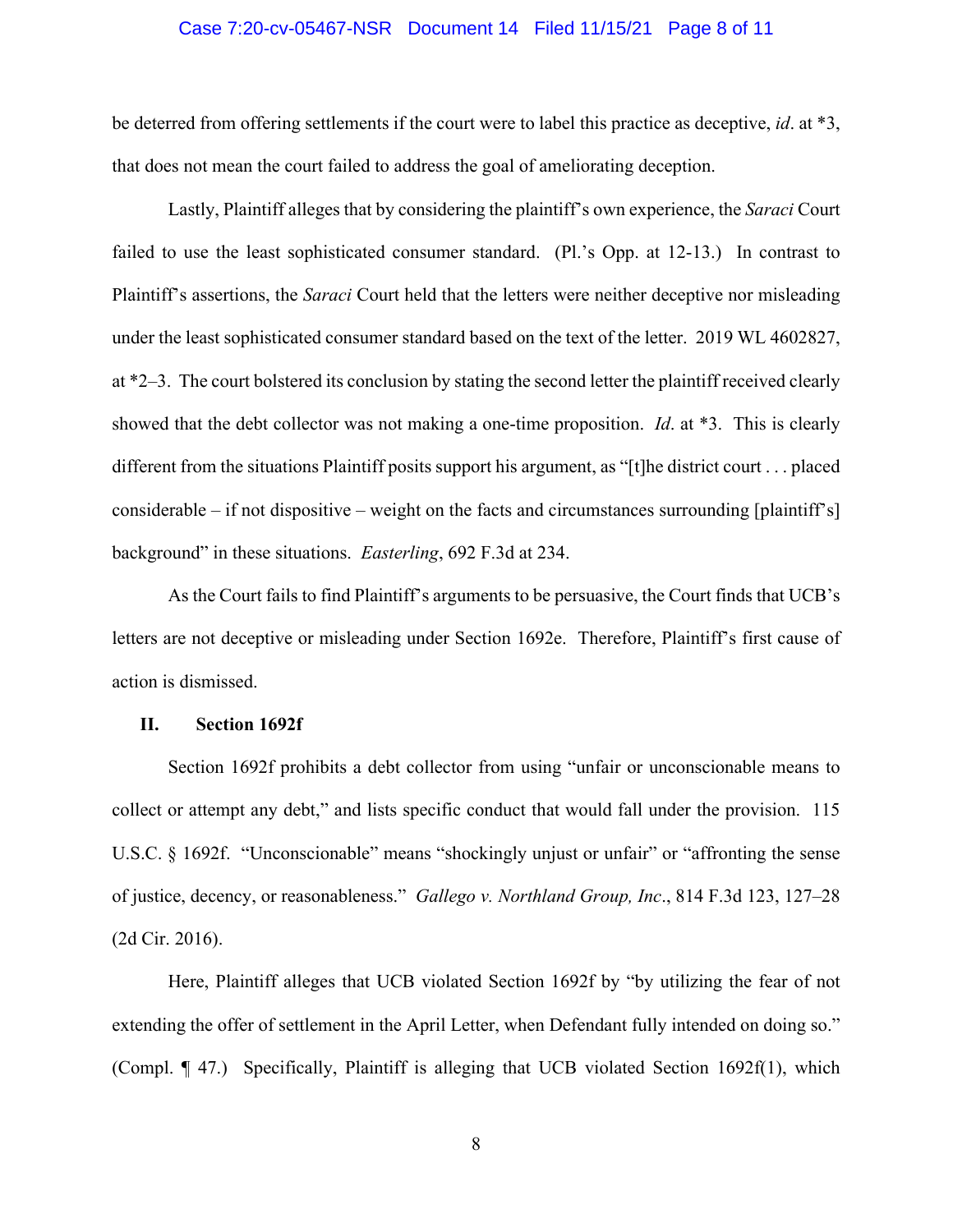### Case 7:20-cv-05467-NSR Document 14 Filed 11/15/21 Page 9 of 11

includes "[t]he collection of any amount (including any interest, fee, charge, or expense incidental to the principal obligation) unless such amount is expressly authorized by the agreement creating the debt or permitted by law." (Pl.'s Opp. at 5 (citing 115 U.S.C. § 1692f(1)). UCB avers that this cause of action should be dismissed for the same reasons as the Section 1692e claim, because "offering to settle Plaintiff's debt at a discounted price is hardly an unconscionable or unfair practice[.]" (UCB Mem. at 6-7.) After due consideration, this Court agrees with UCB.

There are no allegations in the Complaint that are even close to "shockingly unjust or unfair" or "affronting the sense of justice, decency, or reasonableness." Plaintiff also fails to present a similar set of facts that were found to be in violation of the statute, instead relying on his arguments for his claim brought under Section 1692e. (Pl.'s Opp. at 6.) As that claim has been dismissed, so too must this one. *Saraci*, 2019 WL 4602827, at \*3 ("Accordingly, the letter is not false, deceptive or misleading, and the plaintiff's Section 1692e claim is dismissed for failure to state a claim. For similar reasons, the plaintiff's Section 1692f claim for 'unfair or unconscionable' practices is dismissed.").

Therefore, Plaintiff's second cause of action brought under Section 1692f is dismissed.

### **III. Section 1692g**

Section 1692g requires a debt collector to provide debtors with written notice of their validation rights. 15 U.S.C. § 1692g. However, the obligation is not simply to convey the validation rights, but rather to convey them clearly. *Jacobson v. Healthcare Fin. Servs.,* 516 F.3d 85, 90 (2d Cir. 2008) (citing *Russell v. Equifax A.R.S*., 74 F.3d 30, 35 (2d Cir.1996)). A debt collection notice that overshadows or contradicts the validation notice violates Section 1692g. *Savino v. Computer Credit,* 164 F.3d 81, 85 (2d Cir. 1998). A debt collection letter is considered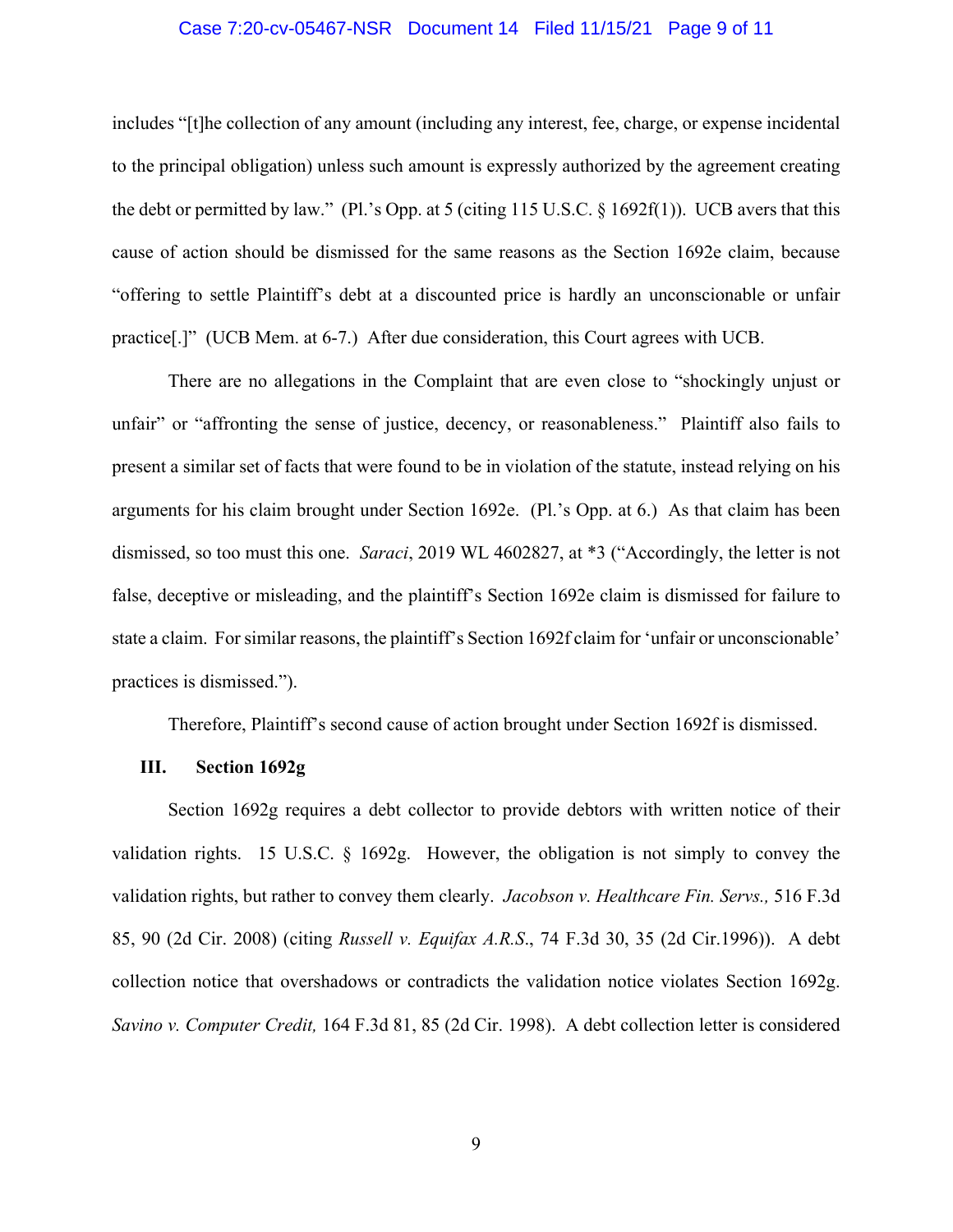### Case 7:20-cv-05467-NSR Document 14 Filed 11/15/21 Page 10 of 11

overshadowing or contradictory "if it would make the least sophisticated consumer uncertain as to her rights." *Russell*, 74 F.3d at 35.

Here, Plaintiff alleges the April Letter violated the statute as UCB "fully intended to present the offer contained in the April Letter in subsequent letters sent to the Plaintiff, inclusive of but not limited to the May Letter, and the use of the language of the offer not being renewed was solely invoked to coerce the Plaintiff to not dispute the debt or invoke his rights under 1692g." (Compl. ¶ 51.) Plaintiff expands on the claim in his opposition, arguing that "a debt collector violates . . . § 1692g if a letter leads the debtor to believe he or she has less than the statutorily required thirty days to dispute the debt." (Pl.'s Opp. at 14 (citing *Spira v. I.C. Sys.*, No. 05 CV 4367 (RML), 2006 U.S. Dist. LEXIS 72640, at \*11 (E.D.N.Y. Oct. 5, 2006)).

UCB avers that courts in this Circuit have consistently held that offers to settle a debt do not violate Section 1692g, including where the offer requires the consumer to accept it by a deadline within the validation period. (UCB Mem. at 8; Defendant's Reply Memorandum of Law in Further Support of Motion to Dismiss Pursuant to Fed. R. Civ. P. 12(b)(6) ("UCB's Reply") ECF No. 12 at 6-7.) For example, *Soffer v. Nationwide Recovery Sys, Inc*., No. 06-CV-435 (SLT)(CLP), 2007 WL 1175073, at \*1 (E.D.N.Y. Apr. 19, 2007), involved a debt collection letter that included a settlement offer with a deadline. The plaintiff alleged the letter violated Section 1692g because the settlement offer on the front of the letter overshadowed or contradicted the validation notice on the back, and created confusion about the thirty day debt dispute period. *Id*. at \*3. The court held that multiple courts within this Circuit have rejected this same argument by holding "a settlement offer contained in a debt collector's initial communication with a debtor does not overshadow or contradict a validation notice contained in that same communication." *Id*. at \*4. The court held "[m]erely presenting a consumer with an option to resolve a debt by accepting